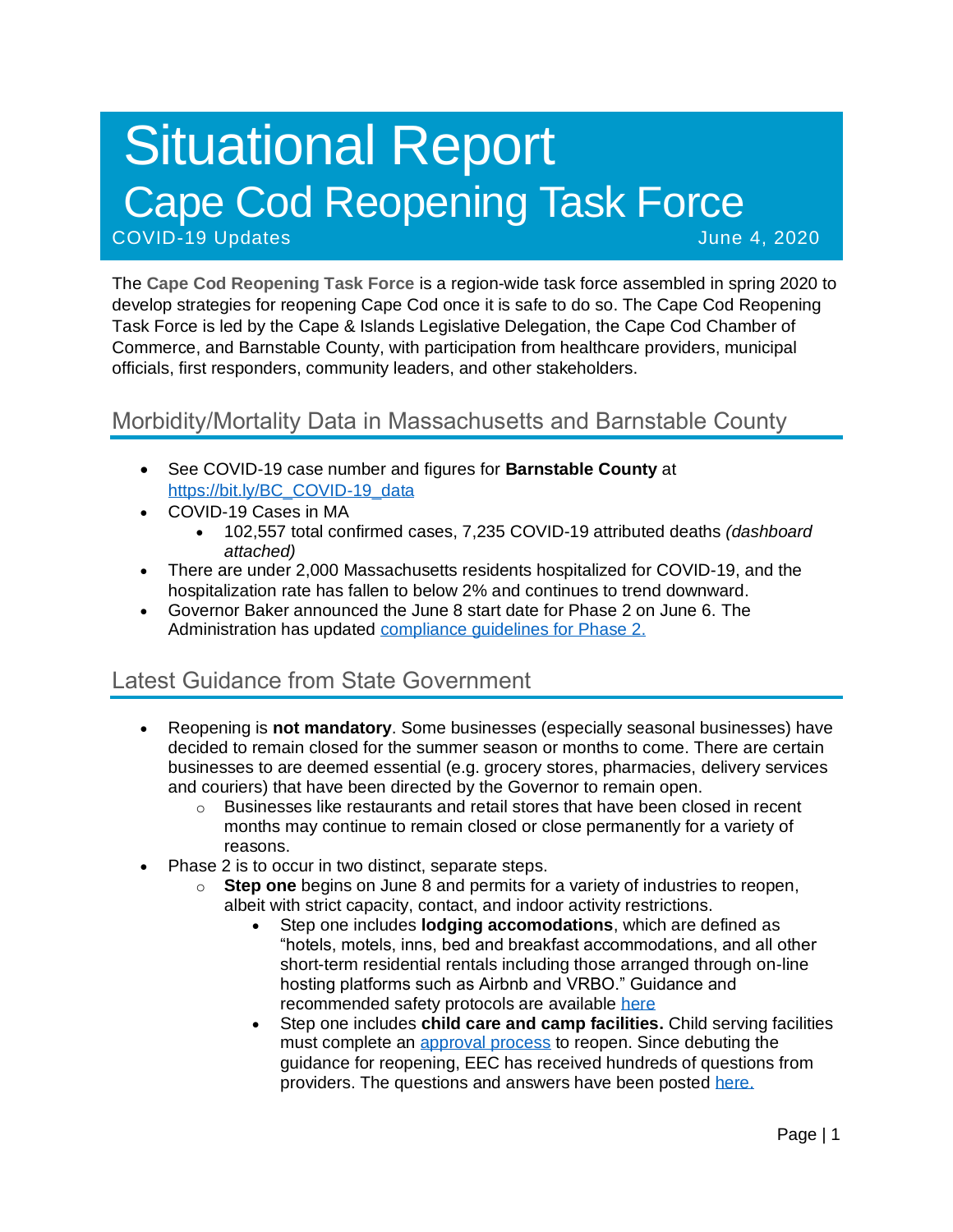- Step one includes **restaurants for outdoor dining only**. They must meet [mandatory safety standards](https://www.mass.gov/doc/restaurants-protocol-summary-english/download) developed by the state and abide by [sector](https://www.mass.gov/info-details/safety-standards-and-checklist-restaurants#quick-reference-documents-)[specific guidelines.](https://www.mass.gov/info-details/safety-standards-and-checklist-restaurants#quick-reference-documents-) Principal goal of the guidance and standards is to allow requisite social distancing and limiting transitory movement within facilities for the protection of staff and customers.
- A full list of the sector-specific guidelines for all industries included in the reopening is available [here.](https://www.mass.gov/resource/reopening-sector-specific-protocols-and-best-practices) For more details on Phase 2 and whether your business can reopen, please see [here.](https://www.mass.gov/info-details/reopening-when-can-my-business-reopen)
- o **Step two** includes activities with close contact personal services (e.g. nail care, makeup salons, massage therapy, and hair removal.) and has a start date to be determined by public health data.

### Actions Taken to Date

The Cape Cod Reopening Task Force convened in late April and meets twice a week. The Task Force has completed the following since our last situation report:

- Hosted [podcast discussion](https://capecodchamber.libsyn.com/website/breaking-news-cape-cod-enters-phase-2-reopening?fbclid=IwAR1XOYL6FT9oUWMnhsAAc3R4nlW0qv080C-jYEmjEdBlEAGp8IpARHCHLfc) of the impacts of Phase 2 for local businesses
- Received and requested Sagamore and Bourne Bridge transit data for Memorial Day Weekend. Full data have been published on the Cape Cod Commission's [COVID-19](https://datacapecod.com/cape-cod-traffic-trends/)  [data dashboard.](https://datacapecod.com/cape-cod-traffic-trends/) Results indicate a 31% decrease in crossings in May 2020 relative to May 2019.
- Hosted press availability with Mike Lauf (CEO, Cape Cod Healthcare) and Vaira Harik (Deputy Director, Barnstable County Department of Human Services) to discuss heath care capacity and the resumption of traditional medical care and surgical services in the region before the public.
	- o Lauf indicated that Cape Cod Hospital and Falmouth Hospital each have fourhour turnaround for in-house testing, with capacity to test 200 people a day at each facility.

## Next Action Steps for the Task Force

- Update guidance to the seasonal community to reflect recommendations contingent with Phase 2 of the statewide reopening plan
- Work with Cape Cod Healthcare partners to publish guidance and FAQs on the availability of testing in Barnstable county for seasonal residents and primary care referrals outside of Cape Cod Healthcare.
- Advocate for the early release of guidance for indoor dining (to resume in Step 2 of Phase 2), so that they can easily prepare when the timing of Step 2 is available
- Update reopeningcapecod.org, other websites, and social media channels to reflect new guidance for Phase 2 and disseminate safety protocols, guidance, and mandatory safety standards to intended recipients

Submit Comments